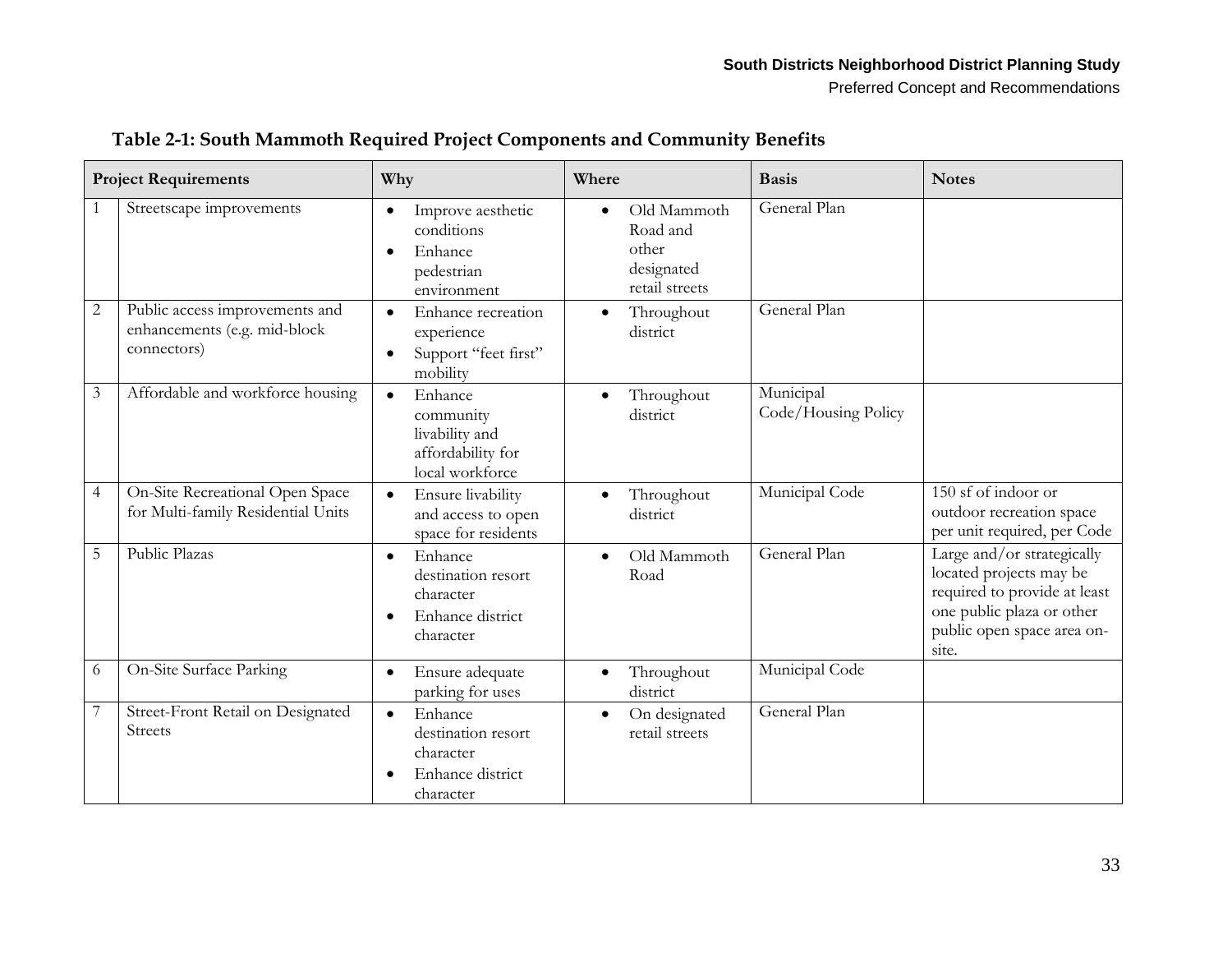## **South Districts Neighborhood District Planning Study**

Preferred Concept and Recommendations

| <b>Incremental Benefits Above</b><br><b>Project Requirements<sup>2</sup></b> |                                                                                                                                         | Why?                                                                                                                   | Where?                                           | <b>Notes</b>                                                                                                                            |
|------------------------------------------------------------------------------|-----------------------------------------------------------------------------------------------------------------------------------------|------------------------------------------------------------------------------------------------------------------------|--------------------------------------------------|-----------------------------------------------------------------------------------------------------------------------------------------|
| 8                                                                            | Special event areas and plazas, in<br>excess of any number required.                                                                    | • Enhance destination<br>resort character<br>• Enhance recreation<br>experience                                        | · Old Mammoth<br>Road                            | • See 5 above.                                                                                                                          |
| 9                                                                            | Public and Shared Parking<br>Facilities                                                                                                 | • Support successful<br>commercial district                                                                            | • Throughout district                            | • Community benefit considered for provision of<br>public parking spaces above the number<br>needed to serve project demand.            |
| 10                                                                           | Park Enhancements and<br>Improvements                                                                                                   | • Enhance destination<br>resort character<br>• Enhance resident and<br>visitor recreation<br>experience                | • Mammoth Creek<br>Park                          | · Parks and open space considered as a<br>community benefit for acreage provided above<br>required minimum ratio.                       |
| 11                                                                           | Open space and passive<br>recreational space                                                                                            | • Enhance destination<br>resort character<br>• Enhance resident and<br>visitor recreation<br>experience                | • Throughout district                            | • Parks and open space considered as a<br>community benefit for acreage provided above<br>required minimum ratio.                       |
| 12                                                                           | Arts, culture, and heritage<br>facilities (e.g. support for<br>Mammoth Lakes Arts Center or<br>other Existing Arts and Culture<br>Uses) | Enhance<br>destination resort<br>character<br>Enhance resident<br>$\bullet$<br>and visitor<br>recreation<br>experience | · Throughout district<br>· Mammoth Creek<br>Park | · Provision of public art, arts, cultural, and<br>heritage facilities beyond those required for<br>environmental mitigation or by code. |
| 13                                                                           | Enhanced transit facilities                                                                                                             | • Support "feet first"<br>access<br>• Support successful<br>commercial district                                        | · Old Mammoth<br>Road                            | · Provision of transit facilities beyond those<br>required for environmental mitigation or by<br>code.                                  |
| 14                                                                           | <b>Environmental Restoration</b>                                                                                                        | • Enhances natural<br>environment                                                                                      | • Mammoth Creek<br>corridor                      | • Environmental restoration and enhancement<br>beyond that needed to mitigate project impacts                                           |

 $2$  These benefits can be implemented at incremental scales, unlike the Significant Benefits above Project Requirements, listed below (14-19).